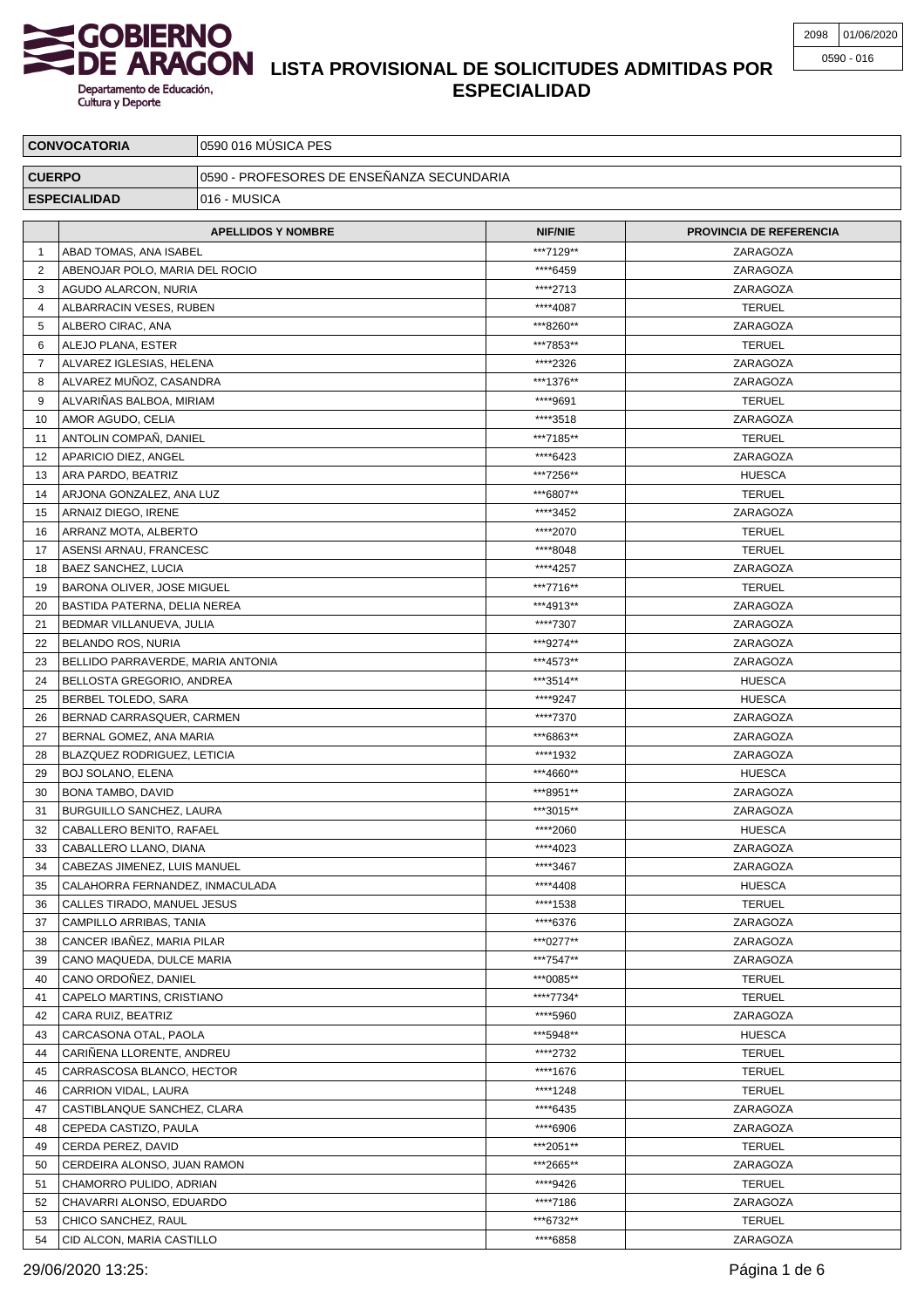# **LISTA PROVISIONAL DE SOLICITUDES ADMITIDAS POR ESPECIALIDAD**

| <b>CONVOCATORIA</b> |                                                    | 0590 016 MÚSICA PES                       |                |                                |  |  |
|---------------------|----------------------------------------------------|-------------------------------------------|----------------|--------------------------------|--|--|
| <b>CUERPO</b>       |                                                    | 0590 - PROFESORES DE ENSEÑANZA SECUNDARIA |                |                                |  |  |
|                     |                                                    |                                           |                |                                |  |  |
|                     | <b>ESPECIALIDAD</b><br>016 - MUSICA                |                                           |                |                                |  |  |
|                     |                                                    | <b>APELLIDOS Y NOMBRE</b>                 | <b>NIF/NIE</b> | <b>PROVINCIA DE REFERENCIA</b> |  |  |
| 55                  | CID PEREZ, JOSE RUBEN                              |                                           | ****0796       | ZARAGOZA                       |  |  |
| 56                  | <b>CIVERA NASARRE, CRISTINA</b>                    |                                           | ***0640**      | <b>HUESCA</b>                  |  |  |
| 57                  | CLEMENTE CONTE, MARIA DOLORES                      |                                           | ***1199**      | <b>HUESCA</b>                  |  |  |
| 58                  | COBOS REQUENA, ROSA MARIA                          |                                           | ***8832**      | ZARAGOZA                       |  |  |
| 59                  | COLOMA MARTI, LUIS JOSE                            |                                           | ****1233       | <b>TERUEL</b>                  |  |  |
| 60                  | CONDES PERONA, ALBERTO                             |                                           | ****4786       | <b>TERUEL</b>                  |  |  |
| 61                  | CONTRERAS ARIAS, JORGE                             |                                           | ****7111       | <b>HUESCA</b>                  |  |  |
| 62                  | CORNAGO LAFUENTE, CAROLINA RAQUE                   |                                           | ***8371**      | ZARAGOZA                       |  |  |
| 63                  |                                                    | CORRIOLS FERNANDEZ, FRANCISCO ALEJANDRO   | ****7469       | ZARAGOZA                       |  |  |
| 64                  | CORTES FERRANDO, AGUSTIN                           |                                           | ****5702       | ZARAGOZA                       |  |  |
| 65                  | CORTES MARTIN, JAIME                               |                                           | ***5169**      | <b>TERUEL</b>                  |  |  |
| 66                  | COSTA GRAU, SERGIO                                 |                                           | ****0737       | ZARAGOZA                       |  |  |
| 67                  | COTERO TORRECILLAS, CECILIA                        |                                           | ****9314       | ZARAGOZA                       |  |  |
| 68                  | CRUZ GARCIA, MARINA                                |                                           | ****5944       | ZARAGOZA                       |  |  |
| 69                  | CUBERO PERALTA, MARIA PILAR                        |                                           | ***5123**      | ZARAGOZA                       |  |  |
| 70                  | DE LA TORRE CASTELLANO, JOSE LUIS                  |                                           | ****6318       | ZARAGOZA                       |  |  |
| 71                  | DEL EGIDO MAZUELAS, VICTOR CANDELAS                |                                           | ****8844       | <b>TERUEL</b>                  |  |  |
| 72                  | DEL OLMO PEREZ, ALBERTO                            |                                           | ****8373       | ZARAGOZA                       |  |  |
| 73                  | DEL OLMO PEREZ, ALICIA                             |                                           | ***1837**      | ZARAGOZA                       |  |  |
| 74                  | DEL PRADO CORTES, IRENE                            |                                           | ****7236       | ZARAGOZA                       |  |  |
| 75                  | DELGADO CARLES, FRANCISCO                          |                                           | ***7304**      | ZARAGOZA                       |  |  |
| 76                  | DELGADO FERNANDEZ, JOAQUIN                         |                                           | ****8437       | <b>HUESCA</b>                  |  |  |
| 77                  | DIAZ DEL BLANCO, MANUEL                            |                                           | ****8279       | ZARAGOZA                       |  |  |
| 78                  | DIAZ LUENGO, ESMERALDA                             |                                           | ***9777**      | <b>HUESCA</b>                  |  |  |
| 79                  | DIAZ SUAREZ, LAURA                                 |                                           | ****5628       | ZARAGOZA                       |  |  |
| 80                  | DIEZ ADIEGO, EVA GLORIA                            |                                           | ***7846**      | ZARAGOZA                       |  |  |
| 81                  | ESCALONA DEL CAMPO CAÑAVERAL, MARIO                |                                           | ****5749       | ZARAGOZA                       |  |  |
| 82                  | <b>ESCARTIN ARA, ENRIQUE</b>                       |                                           | ***5301**      | ZARAGOZA                       |  |  |
| 83                  | <b>EXPOSITO ASCANIO, PATRICIA</b>                  |                                           | ****9596       | ZARAGOZA                       |  |  |
| 84                  | <b>FABRE CALOMARDE, BELEN</b>                      |                                           | ****5304       | <b>TERUEL</b>                  |  |  |
| 85                  | FERNANDEZ BOTAS, ALBA                              |                                           | ****8421       | ZARAGOZA                       |  |  |
| 86                  | FERNANDEZ CHAPARRO, PATRICIA                       |                                           | ***6637**      | ZARAGOZA                       |  |  |
| 87                  | FERNANDEZ GOMEZ, ROBERTO                           |                                           | ****5083       | ZARAGOZA                       |  |  |
| 88                  | FERNANDEZ LOPEZ, ROCIO                             |                                           | ***3467**      | ZARAGOZA                       |  |  |
| 89                  | FERNANDEZ MARTINEZ, JOSE VICENTE                   |                                           | ***4044**      | <b>TERUEL</b>                  |  |  |
| 90                  | FERNANDEZ RUIZ, MARTIN                             |                                           | ****3845       | ZARAGOZA                       |  |  |
| 91                  | FERNANDEZ SANZ, ALEJANDRA                          |                                           | ****2484       | <b>HUESCA</b>                  |  |  |
| 92                  | FERRANDO BOIGUES, FRANCISCO SALVADOR               |                                           | ****9577       | <b>TERUEL</b>                  |  |  |
| 93                  | FERRANDO CRISTOBAL, CARMEN                         |                                           | ***7340**      | ZARAGOZA                       |  |  |
| 94                  | FERREIRO GARCIA, ANDRES JESUS                      |                                           | ***1044**      | ZARAGOZA                       |  |  |
| 95                  | FLORES GRACIA, ANTOINE                             |                                           | ****4942       | ZARAGOZA                       |  |  |
| 96                  | FORTE MARTINEZ, MARIA                              |                                           | ****8265       | ZARAGOZA                       |  |  |
| 97                  | FRAGA RIVERA, RUBEN                                |                                           | ****6263       | ZARAGOZA                       |  |  |
| 98                  | FRANCH LOPEZ, RUBEN                                |                                           | ****7280       | <b>TERUEL</b>                  |  |  |
| 99                  | FRIAS PEREZ, MARIA PILAR                           |                                           | ****8253       | ZARAGOZA                       |  |  |
| 100                 | GADEA CARAZO, JESUS JAVIER                         |                                           | ***8698**      | ZARAGOZA                       |  |  |
| 101                 | GALLEGO PEREZ, AMANDA                              |                                           | ****5653       | ZARAGOZA                       |  |  |
| 102                 | GALLEGO ZAPICO, RODRIGO                            |                                           | ****0954       | ZARAGOZA                       |  |  |
| 103                 |                                                    |                                           | ****1841       | <b>HUESCA</b>                  |  |  |
| 104                 | GALVEZ JULVEZ, LUIS ANGEL<br>GAMEZ HERRAIZ, ANDRES |                                           | ****2852       | ZARAGOZA                       |  |  |
| 105                 | GARCIA ALIAS, HERMINIA ELENA                       |                                           | ****0275       | ZARAGOZA                       |  |  |
| 106                 | GARCIA BARRIENTOS, CLARA MARIA                     |                                           | ****7127       | ZARAGOZA                       |  |  |
| 107                 | <b>GARCIA GARCIA, EMMANUEL</b>                     |                                           | ****2096       | <b>TERUEL</b>                  |  |  |
| 108                 | <b>GARCIA GOMEZ, MARIO</b>                         |                                           | ****5873       | ZARAGOZA                       |  |  |

29/06/2020 13:25: Página 2 de 6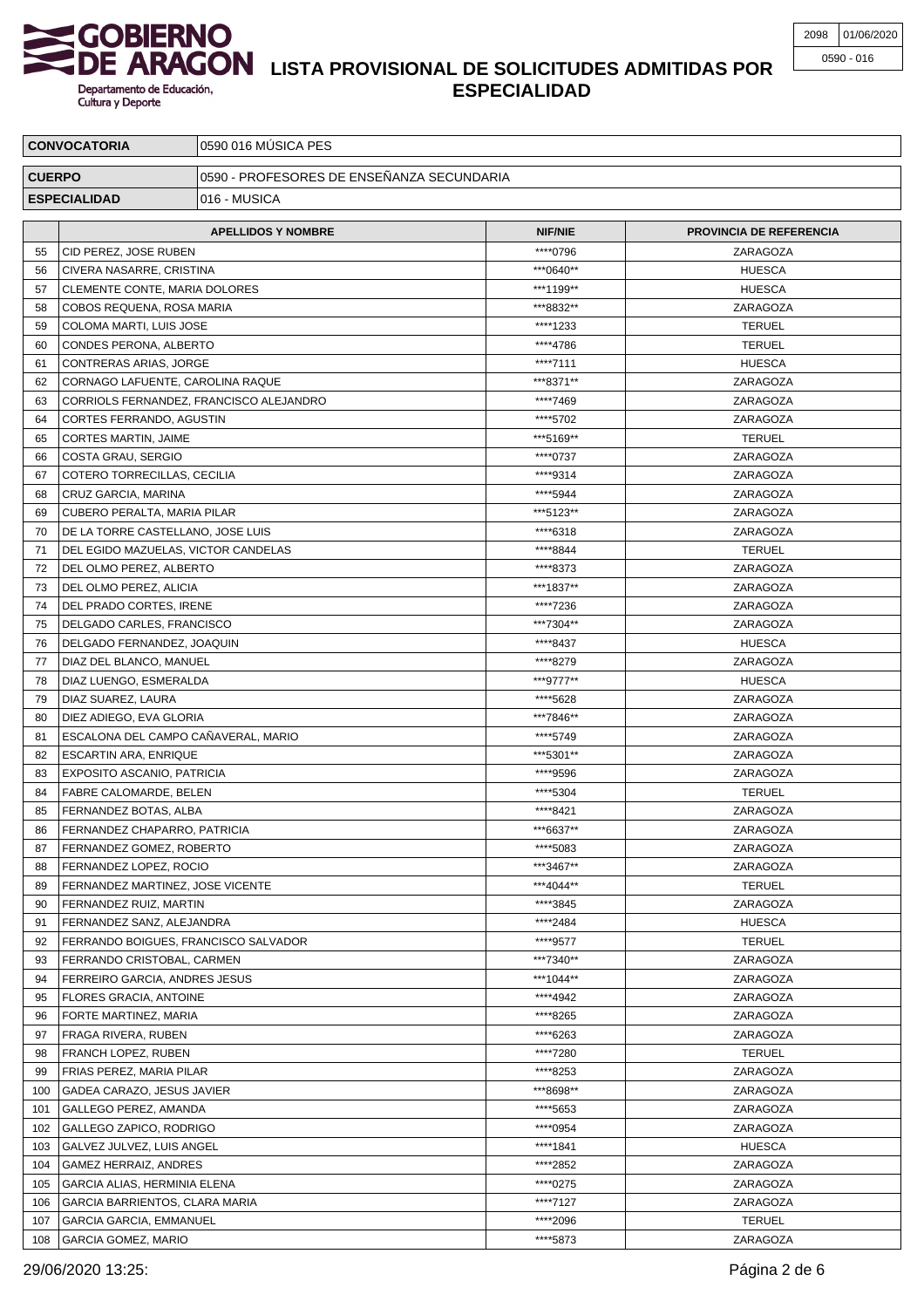

## **LISTA PROVISIONAL DE SOLICITUDES ADMITIDAS POR ESPECIALIDAD**

| <b>CONVOCATORIA</b> |                                                | 0590 016 MÚSICA PES                       |                |                         |  |  |
|---------------------|------------------------------------------------|-------------------------------------------|----------------|-------------------------|--|--|
| <b>CUERPO</b>       |                                                | 0590 - PROFESORES DE ENSEÑANZA SECUNDARIA |                |                         |  |  |
|                     | <b>ESPECIALIDAD</b>                            | 016 - MUSICA                              |                |                         |  |  |
|                     |                                                |                                           |                |                         |  |  |
|                     |                                                | <b>APELLIDOS Y NOMBRE</b>                 | <b>NIF/NIE</b> | PROVINCIA DE REFERENCIA |  |  |
| 109                 | GARCIA GONZALEZ, FRANCISCO                     |                                           | ****1592       | <b>TERUEL</b>           |  |  |
| 110                 | GARCIA GONZALVEZ, ANTONIO                      |                                           | ****0278       | ZARAGOZA                |  |  |
| 111                 | GARCIA LOPEZ, JOSEP                            |                                           | ****7814       | <b>TERUEL</b>           |  |  |
| 112                 | GARCIA MORILLAS, MARIA DEL PILAR               |                                           | ****9352       | ZARAGOZA                |  |  |
| 113                 | <b>GARCIA PAJARES, CARLOS</b>                  |                                           | ****5324       | ZARAGOZA                |  |  |
| 114                 | GARCIA DE LA SERRANA ARIAS, MARIA JOSE         |                                           | ***4390**      | ZARAGOZA                |  |  |
| 115                 | GARZON CARRASCAL, ALEJO                        |                                           | ***7853**      | ZARAGOZA                |  |  |
| 116                 | <b>GAZOL GRACIA, FRANCISCO</b>                 |                                           | ****3533       | ZARAGOZA                |  |  |
| 117                 | GIMENEZ CONEJERO, ISABEL MARIA                 |                                           | ****8158       | <b>TERUEL</b>           |  |  |
| 118                 | GINER VALERO, VANESA                           |                                           | ***2325**      | ZARAGOZA                |  |  |
| 119                 | GOMEZ DELGADO, NEFTALI                         |                                           | ****3314       | ZARAGOZA                |  |  |
| 120                 | GOMEZ FERNANDEZ, IRENE                         |                                           | ****2413       | <b>HUESCA</b>           |  |  |
| 121                 | <b>GOMEZ GARCIA, NATALIA</b>                   |                                           | ****1455       | <b>TERUEL</b>           |  |  |
| 122                 | GOMEZ MARTINEZ, DIANA                          |                                           | ****6754       | ZARAGOZA                |  |  |
| 123                 | GONZALEZ BARRIUSO, ADRIAN                      |                                           | ****5336       | <b>HUESCA</b>           |  |  |
| 124                 | GONZALEZ CANO, LAURA                           |                                           | ****4329       | ZARAGOZA                |  |  |
| 125                 | GONZALEZ IGLESIAS, HECTOR                      |                                           | ***7350**      | <b>HUESCA</b>           |  |  |
| 126                 | GONZALEZ ORDOÑEZ, ELENA                        |                                           | ***2274**      | ZARAGOZA                |  |  |
| 127                 | GONZALEZ SENENT, MARIA                         |                                           | ****6131       | ZARAGOZA                |  |  |
| 128                 | GONZALEZ ZERON, BEATRIZ                        |                                           | ****7614       | <b>TERUEL</b>           |  |  |
| 129                 | GRAGERA PEREZ, GLORIA                          |                                           | ****9544       | ZARAGOZA                |  |  |
| 130                 | GUILLEN GRACIA, BLANCA PILAR                   |                                           | ****0273       | ZARAGOZA                |  |  |
| 131                 | GUTIERREZ MORALES, JOYMER                      |                                           | *****8060*     | ZARAGOZA                |  |  |
| 132                 | HERAS CALONGE, MARTA MARIA                     |                                           | ***0057**      | ZARAGOZA                |  |  |
| 133                 | HERNANDEZ CORNEJO, CLARISA                     |                                           | ****5514       | ZARAGOZA                |  |  |
| 134                 | HERNANDEZ GARCIA, FERNANDO                     |                                           | ****6374       | <b>TERUEL</b>           |  |  |
| 135                 | HERNANDEZ MIRAVETE, MARIA                      |                                           | ***2273**      | ZARAGOZA                |  |  |
| 136                 | HERNANDEZ PAREDES, DANIEL                      |                                           | ***7395**      | ZARAGOZA                |  |  |
| 137                 | HERNANDEZ SANCHEZ, CARLOS                      |                                           | ****2515       | ZARAGOZA                |  |  |
| 138                 | HIDALGO SOTO, MARIA DE LOS ANGELES             |                                           | ****0793       | ZARAGOZA                |  |  |
| 139                 | HUERTA POLO, VANESA                            |                                           | ***7366**      | ZARAGOZA                |  |  |
|                     | 140 HURTADO ALDEGUER, ADRIAN                   |                                           | ****5935       | ZARAGOZA                |  |  |
| 141                 | <b>IBANEZ LAZARO, FRANCISCO JOSE</b>           |                                           | ****9034       | <b>TERUEL</b>           |  |  |
| 142                 | JIMENEZ ADAN, ADRIAN                           |                                           | ****2930       | ZARAGOZA                |  |  |
| 143                 | JIMENEZ CARRASCO, ALBA MARIA                   |                                           | ****0039       | ZARAGOZA                |  |  |
| 144                 | JIMENEZ GOMEZ, ISMAEL                          |                                           | ****2487       | <b>TERUEL</b>           |  |  |
| 145                 | JIMENEZ PRADOS, ESTHER                         |                                           | ****0634       | ZARAGOZA                |  |  |
| 146                 | JUANALS MARQUEZ, JAVIER                        |                                           | ****3136       | ZARAGOZA                |  |  |
| 147                 | LABORDA HERNANDEZ, IVAN                        |                                           | ****9751       | <b>HUESCA</b>           |  |  |
| 148                 | LAFARGA AYERBE, MARTA                          |                                           | ***3868**      | <b>HUESCA</b>           |  |  |
| 149                 | LAGA SANCHO, RICARDO                           |                                           | ***8686**      | ZARAGOZA                |  |  |
| 150                 | LAGARES DIAZ, ALEJANDRO                        |                                           | ***6280**      | ZARAGOZA                |  |  |
| 151                 | LAHERA ARENZANA, ALICIA                        |                                           | ***9600**      | <b>TERUEL</b>           |  |  |
| 152                 | LANCHO MONREAL, PEDRO ANTONIO                  |                                           | ****7396       | ZARAGOZA                |  |  |
| 153                 | LARA RUANO, GEMA ISABEL                        |                                           | ***6807**      | ZARAGOZA                |  |  |
| 154                 | LARRUGA ARENAL, EMILIO JOSE                    |                                           | ***2643**      | ZARAGOZA                |  |  |
| 155                 | LASTRAS FERNANDEZ, MARIO                       |                                           | ****1201       | ZARAGOZA                |  |  |
| 156                 |                                                |                                           | ****8725       | ZARAGOZA                |  |  |
| 157                 | LAVILLA CANEDO, LIDIA<br>LLINARES GINER, JAUME |                                           | ****5446       | <b>HUESCA</b>           |  |  |
| 158                 | LLOPIS DIAGO, VICENT                           |                                           | ****2541       | <b>TERUEL</b>           |  |  |
| 159                 | LLORENS GOMEZ, JUAN BAUTISTA                   |                                           | ***5888**      | ZARAGOZA                |  |  |
| 160                 | LOPEZ ARJONA, ROBERTO                          |                                           | ****8092       | <b>TERUEL</b>           |  |  |
| 161                 | LOPEZ MOYA, BEATRIZ                            |                                           | ****6961       | <b>TERUEL</b>           |  |  |
|                     |                                                |                                           | ****1946       |                         |  |  |
| 162                 | LOPEZ PALOMO, IRENE ELISA                      |                                           |                | ZARAGOZA                |  |  |

29/06/2020 13:25: Página 3 de 6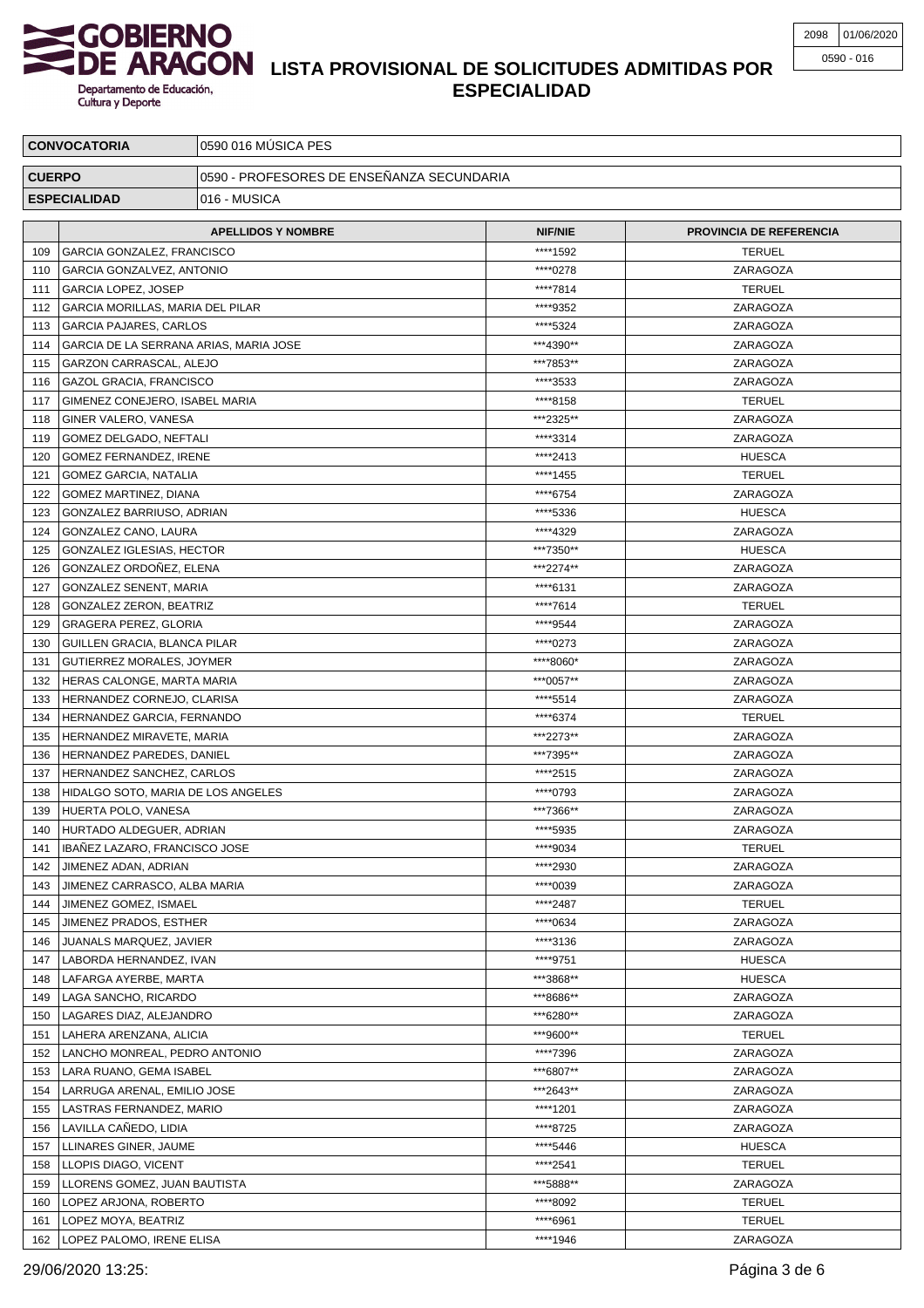# **LISTA PROVISIONAL DE SOLICITUDES ADMITIDAS POR ESPECIALIDAD**

| <b>CONVOCATORIA</b> |                                 | 0590 016 MÚSICA PES                       |                       |                                |  |  |
|---------------------|---------------------------------|-------------------------------------------|-----------------------|--------------------------------|--|--|
| <b>CUERPO</b>       |                                 | 0590 - PROFESORES DE ENSEÑANZA SECUNDARIA |                       |                                |  |  |
| <b>ESPECIALIDAD</b> |                                 | 016 - MUSICA                              |                       |                                |  |  |
|                     |                                 |                                           |                       |                                |  |  |
|                     |                                 | <b>APELLIDOS Y NOMBRE</b>                 | <b>NIF/NIE</b>        | <b>PROVINCIA DE REFERENCIA</b> |  |  |
| 163                 | LOPEZ PENA, VICTOR              |                                           | ***8774**             | ZARAGOZA                       |  |  |
| 164                 | LOPEZ PEREZ, PABLO              |                                           | ***2142**             | ZARAGOZA                       |  |  |
| 165                 | LOPEZ SANCHEZ, MARTA            |                                           | ***9876**             | ZARAGOZA                       |  |  |
| 166                 | LUCES DEL RIO, CRISTINA         |                                           | ****3330              | ZARAGOZA                       |  |  |
| 167                 | LUJAN BELTRAN, MARCOS           |                                           | ****2710              | <b>TERUEL</b>                  |  |  |
| 168                 | MAHIQUES PLA, RAFAEL            |                                           | ***3037**             | <b>TERUEL</b>                  |  |  |
| 169                 | MANNIS, FRANCESCO               |                                           | ****2857              | <b>TERUEL</b>                  |  |  |
| 170                 | MARCHAL GARCIA, AIDA            |                                           | ****4166              | <b>TERUEL</b>                  |  |  |
| 171                 | MARCO IRIGOYEN, ANA ISABEL      |                                           | ***4404**             | ZARAGOZA                       |  |  |
| 172                 | MARIN SANCHEZ, ALBA             |                                           | ****0419              | <b>TERUEL</b>                  |  |  |
| 173                 | MARTIN DIAZ, MANUEL             |                                           | ****0117              | <b>TERUEL</b>                  |  |  |
| 174                 | MARTIN MARTIN, JOSE MARIA       |                                           | ***3488**             | ZARAGOZA                       |  |  |
| 175                 | MARTIN ROMANO, MARIO            |                                           | ****1988              | ZARAGOZA                       |  |  |
| 176                 | MARTIN VAZQUEZ, LETICIA         |                                           | ***8717**             | ZARAGOZA                       |  |  |
| 177                 | MARTINEZ ESPARCIA, LOURDES      |                                           | ***9734**             | ZARAGOZA                       |  |  |
| 178                 | <b>MARTINEZ GARCIA, HECTOR</b>  |                                           | ****7162              | <b>TERUEL</b>                  |  |  |
| 179                 | MARTINEZ LOPEZ, DOLORES         |                                           | ****9918              | <b>TERUEL</b>                  |  |  |
| 180                 | MARTINEZ PEREZ, MARIA FUENSANTA |                                           | ****3729              | ZARAGOZA                       |  |  |
| 181                 | MARTINEZ ROMERO, JOSE ANTONIO   |                                           | ***7345**             | <b>HUESCA</b>                  |  |  |
| 182                 | MARTINEZ SEVILLA, IRENE         |                                           | ****9231              | ZARAGOZA                       |  |  |
| 183                 | MARTINEZ VERA, IRENE            |                                           | ****4912              | ZARAGOZA                       |  |  |
| 184                 | MARTINEZ VERA, MARINA           |                                           | ***3491**             | ZARAGOZA                       |  |  |
| 185                 | MAS JUAN, JOSE ANTONIO          |                                           | ****4690              | <b>TERUEL</b>                  |  |  |
| 186                 | MATEO ACIN, LUIS JAVIER         |                                           | ***4669**             | ZARAGOZA                       |  |  |
| 187                 | MATEO CERDAN, JOSE ANTONIO      |                                           | ***6858**             | <b>TERUEL</b>                  |  |  |
| 188                 | <b>MATEO MARIN, VICTOR</b>      |                                           | ***0294**             | ZARAGOZA                       |  |  |
| 189                 | MEDINA PASCUAL, ALVARO          |                                           | ****4992              | <b>HUESCA</b>                  |  |  |
| 190                 | MEJIA PLATA, NOEL               |                                           | ***2723**             | <b>TERUEL</b>                  |  |  |
| 191                 | MELERO LASHERAS, DANIEL         |                                           | ****5754              | ZARAGOZA                       |  |  |
| 192                 | MERIDA GARCIA, PABLO JOSE       |                                           | ****1856              | ZARAGOZA                       |  |  |
| 193                 | MERINO BURGOS, CARLOS           |                                           | ***6293**             | ZARAGOZA                       |  |  |
| 194                 | MIRETE TORRES, GASPAR           |                                           | ***4331**             | <b>TERUEL</b>                  |  |  |
| 195                 | MOLINA GARCIA, TATIANA          |                                           | ****9435              | ZARAGOZA                       |  |  |
| 196                 | MONEDERO PESCADOR, ELENA MARIA  |                                           | ****0985              | ZARAGOZA                       |  |  |
| 197                 | MONTERO VILLACAMPA, JOSE ANGEL  |                                           | ****3350              | ZARAGOZA                       |  |  |
| 198                 | MORA MARTINEZ, ESTRELLA         |                                           | ****8220              | ZARAGOZA                       |  |  |
| 199                 | MORALES GONZALEZ, VICTOR JOSE   |                                           | ***0882**             | <b>HUESCA</b>                  |  |  |
| 200                 | MOREIRA RODRIGUEZ, ALFONSO      |                                           | ****2494              | ZARAGOZA                       |  |  |
| 201                 | MORENO CRESPO, JOSE MIGUEL      |                                           | ***7933**             | ZARAGOZA                       |  |  |
| 202                 | MORENO LADRERA, BORJA           |                                           | ***0609**             | ZARAGOZA                       |  |  |
| 203                 | MORERA BALLESTER, MARIA TERESA  |                                           | ***0521**             | <b>TERUEL</b>                  |  |  |
| 204                 | MUNOZ GONZALEZ, GUILLERMO       |                                           | ****7710              | ZARAGOZA                       |  |  |
| 205                 | MUNOZ RATIA, AGUSTIN            |                                           | ***4102**             | ZARAGOZA                       |  |  |
| 206                 | MURCIA GOMEZ, RAMON             |                                           | ****2154              | <b>HUESCA</b>                  |  |  |
| 207                 | MURIANO ATENCIA, ANTONIO        |                                           | ****5190<br>***3248** | ZARAGOZA                       |  |  |
| 208                 | MURO FRANCIA, LETICIA           |                                           | ****1898              | ZARAGOZA                       |  |  |
| 209                 | NAVARRETE MAÑOSA, ALBERTO       |                                           |                       | <b>TERUEL</b>                  |  |  |
| 210                 | NAVARRO AGUSTIN, PAULA          |                                           | ****2089              | ZARAGOZA                       |  |  |
| 211                 | NAVARRO LARA, ALEJANDRO         |                                           | ****9739              | ZARAGOZA                       |  |  |
| 212                 | NAVARRO TAENGUA, MARIA JOSE     |                                           | ****6258              | <b>TERUEL</b>                  |  |  |
| 213                 | NUEVALOS NUEVALOS, GERARDO      |                                           | ****7569              | <b>TERUEL</b>                  |  |  |
| 214                 | NUEZ CEBOLLADA, ANTONIO         |                                           | ***2622**             | ZARAGOZA                       |  |  |
| 215                 | NUÑO FUSTERO, RICARDO           |                                           | ***3588**             | ZARAGOZA                       |  |  |
| 216                 | ORIA DE RUEDA NAJERA, ALFREDO   |                                           | ***4827**             | ZARAGOZA                       |  |  |

29/06/2020 13:25: Página 4 de 6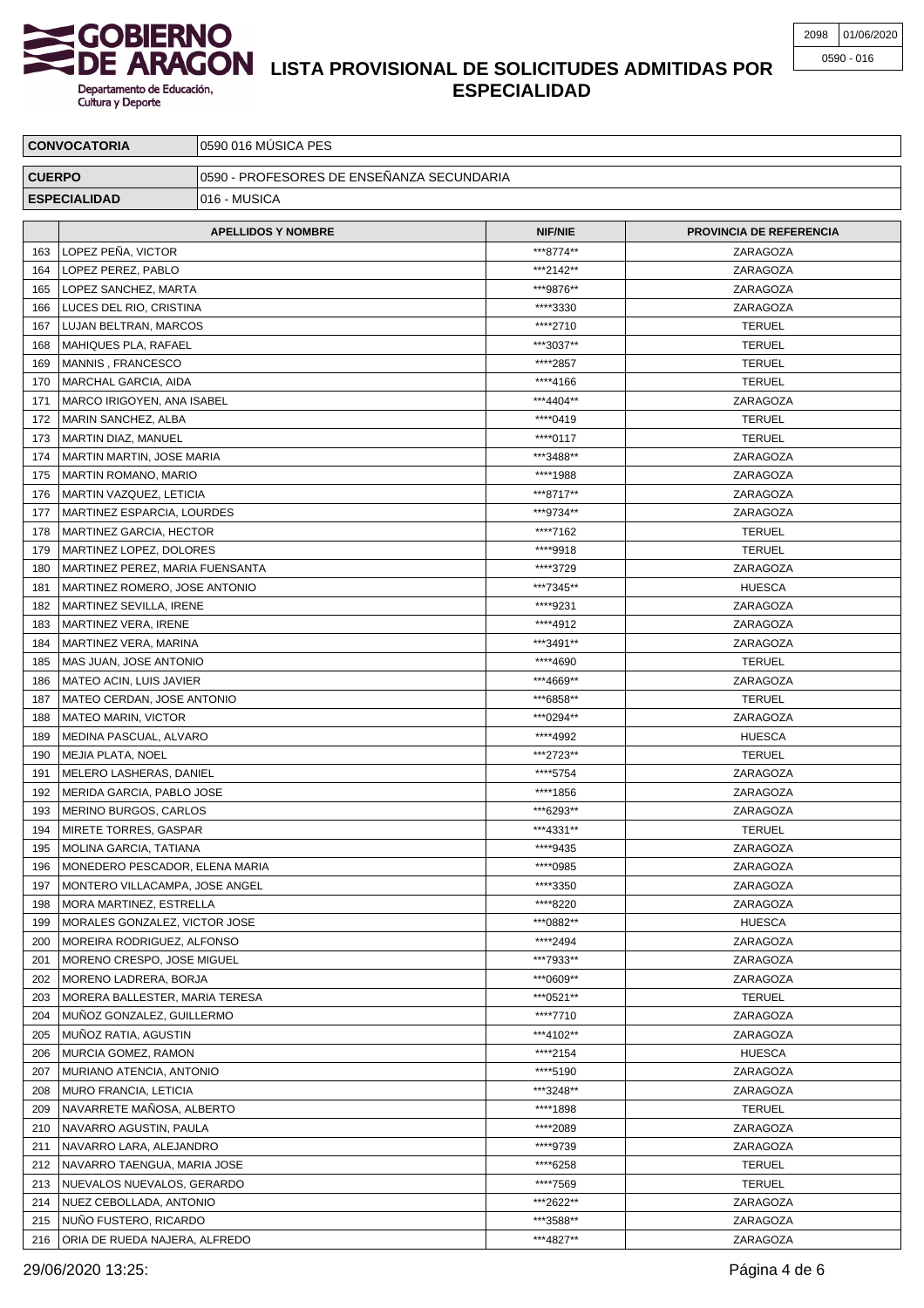

# **LISTA PROVISIONAL DE SOLICITUDES ADMITIDAS POR ESPECIALIDAD**

| <b>CONVOCATORIA</b> |                                  | 0590 016 MÚSICA PES                       |                |                                |  |
|---------------------|----------------------------------|-------------------------------------------|----------------|--------------------------------|--|
| <b>CUERPO</b>       |                                  | 0590 - PROFESORES DE ENSEÑANZA SECUNDARIA |                |                                |  |
| <b>ESPECIALIDAD</b> |                                  | 016 - MUSICA                              |                |                                |  |
|                     |                                  |                                           |                |                                |  |
|                     |                                  | <b>APELLIDOS Y NOMBRE</b>                 | <b>NIF/NIE</b> | <b>PROVINCIA DE REFERENCIA</b> |  |
| 217                 | ORTAS GABARRE, PALOMA            |                                           | ***5603**      | <b>HUESCA</b>                  |  |
| 218                 | ORTEGA MOLINA, GABRIEL           |                                           | ***5912**      | <b>TERUEL</b>                  |  |
| 219                 | ORTIZ HERNANDEZ, MARIA LUZ       |                                           | ****3596       | ZARAGOZA                       |  |
| 220                 | ORTIZ RAMOS, JESUS               |                                           | ***2191**      | ZARAGOZA                       |  |
| 221                 | ORTIZ SOBRINO, OSCAR             |                                           | ****8963       | <b>TERUEL</b>                  |  |
| 222                 | ORTUNO SANCHEZ, JESUS            |                                           | ***6915**      | <b>TERUEL</b>                  |  |
| 223                 | PAEZ ROMAN, NATALIA              |                                           | ****1571       | <b>TERUEL</b>                  |  |
| 224                 | PALACIO RAMIREZ, NOELIA          |                                           | ****4974       | <b>HUESCA</b>                  |  |
| 225                 | PALLAS MATAMALES, ARNALDO        |                                           | ****7290       | <b>TERUEL</b>                  |  |
| 226                 | PALLAS MATAMALES, CLARA          |                                           | ****5358       | ZARAGOZA                       |  |
| 227                 | PALOMARES OLIVARES, JORGE        |                                           | ****5027       | <b>TERUEL</b>                  |  |
| 228                 | PEÑA MANOTAS, MERCEDES           |                                           | ****8056       | <b>TERUEL</b>                  |  |
| 229                 | PENALVER MARTINEZ, SERGIO        |                                           | ***5923**      | <b>TERUEL</b>                  |  |
| 230                 | PEREZ BAMBO, TERESA              |                                           | ***4107**      | <b>HUESCA</b>                  |  |
| 231                 | PEREZ CUARENTAL, DIANA           |                                           | ****6392       | <b>TERUEL</b>                  |  |
| 232                 | PEREZ VELASCO, ELENA             |                                           | ****2049       | <b>TERUEL</b>                  |  |
| 233                 | PONCE MORA, LOURDES              |                                           | ****0022       | ZARAGOZA                       |  |
| 234                 | PORTA VALERO, AITOR              |                                           | ****0098       | <b>TERUEL</b>                  |  |
| 235                 | PORTAS RICOY, HUGO               |                                           | ***7460**      | <b>HUESCA</b>                  |  |
| 236                 | POZO MIRANDA, MANUELA            |                                           | ****6002       | <b>TERUEL</b>                  |  |
| 237                 | PRIETO BERMEJO, IGNACIO          |                                           | ****0143       | ZARAGOZA                       |  |
| 238                 | PUERTO RABAL, DAVID              |                                           | ***6788**      | ZARAGOZA                       |  |
| 239                 | PUEYO ANCHUELA, BEATRIZ          |                                           | ***9317**      | ZARAGOZA                       |  |
| 240                 | PUEYO TENA, MARIA BEATRIZ        |                                           | ***2035**      | <b>HUESCA</b>                  |  |
| 241                 | PUYUELO BURILLO, DARIO           |                                           | ***6738**      | ZARAGOZA                       |  |
| 242                 | RABAGO JIMENEZ, JOSE ANTONIO     |                                           | ***0680**      | ZARAGOZA                       |  |
| 243                 | RAMIREZ GOMEZ, CARLOS            |                                           | ****8338       | <b>TERUEL</b>                  |  |
| 244                 | RAMOS PALOMINO, MIGUEL SANTIAGO  |                                           | ****3012       | ZARAGOZA                       |  |
| 245                 | RANGEL ESCRIBANO, JOSE ANTONIO   |                                           | ****7815       | <b>TERUEL</b>                  |  |
| 246                 | RIBERA SANCHEZ, JOSE VICENTE     |                                           | ****9012       | <b>TERUEL</b>                  |  |
| 247                 | RIVAS CALVO, MARIA ISABEL        |                                           | ****3106       | ZARAGOZA                       |  |
| 248                 | RIVERA FERNANDEZ, ALEJANDRA      |                                           | ****6777       | <b>HUESCA</b>                  |  |
| 249                 | RIZO CASTELLO, DOLORES           |                                           | ****6608       | ZARAGOZA                       |  |
| 250                 | ROCAMORA RIVES, FRANCISCO MIGUEL |                                           | ****3274       | <b>TERUEL</b>                  |  |
| 251                 | ROCHE SIMON, ALBERTO             |                                           | ***1044**      | ZARAGOZA                       |  |
| 252                 | RODRIGUEZ ALVAREZ, ALEXANDRE     |                                           | ****7267       | ZARAGOZA                       |  |
| 253                 | RODRIGUEZ BERENGUER, JAVIER      |                                           | ****7368       | ZARAGOZA                       |  |
| 254                 | RODRIGUEZ BUZNEGO, FRANCISCO     |                                           | ****9732       | ZARAGOZA                       |  |
| 255                 | RODRIGUEZ DIEZ, SAMUEL           |                                           | ****0679       | ZARAGOZA                       |  |
| 256                 | RODRIGUEZ GOMEZ, ANTONIO DAVID   |                                           | ****8617       | ZARAGOZA                       |  |
| 257                 | RODRIGUEZ IZQUIERDO, JORGE       |                                           | ****5068       | ZARAGOZA                       |  |
| 258                 | RODRIGUEZ MOLINA, SERGIO         |                                           | ****4090       | ZARAGOZA                       |  |
| 259                 | RODRIGUEZ MORAN, ANA ESTEFANIA   |                                           | ***9459**      | ZARAGOZA                       |  |
| 260                 | RODRIGUEZ NUNEZ, NEREA           |                                           | ***2114**      | ZARAGOZA                       |  |
| 261                 | RODRIGUEZ VILELA, TAMARA         |                                           | ***7024**      | ZARAGOZA                       |  |
| 262                 | ROMANO MARTIN, ELENA             |                                           | ****6020       | ZARAGOZA                       |  |
| 263                 | ROMERO AVILA, JOAQUIN            |                                           | ****8069       | ZARAGOZA                       |  |
| 264                 | ROMERO GIMENO, FRANCISCO FELIX   |                                           | ***9500**      | <b>TERUEL</b>                  |  |
| 265                 | ROYO SESMA, MARIA INES           |                                           | ***9384**      | ZARAGOZA                       |  |
| 266                 | RUBIDO GONZALEZ, IVAN            |                                           | ****9561       | <b>TERUEL</b>                  |  |
| 267                 | RUBIO MAÑAS, FRANCISCO JAVI      |                                           | ***9801**      | <b>TERUEL</b>                  |  |
| 268                 | RUBIO ROMERO, LAURA              |                                           | ***7798**      | ZARAGOZA                       |  |
| 269                 | RUIZ ROJO, LAURA                 |                                           | ***0632**      | ZARAGOZA                       |  |
|                     | 270   SABORIDO FERNANDEZ, PABLO  |                                           | ****4189       | <b>HUESCA</b>                  |  |

29/06/2020 13:25: Página 5 de 6